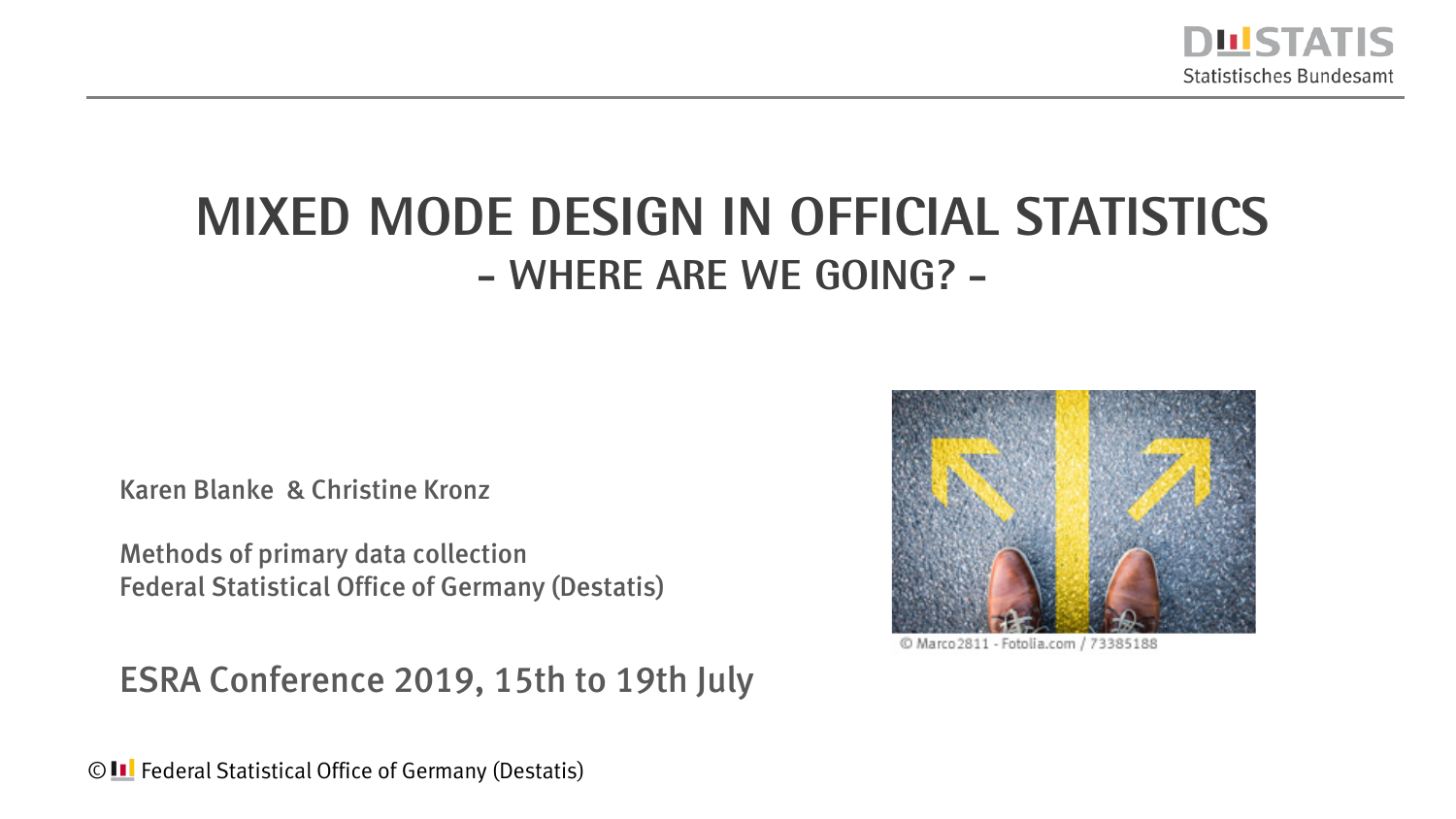# **CONTENT**

#### » **Background**

» **MimoD-ProjeCT**

» **Responsive And mobile first design**

» **Summary And Conclusion**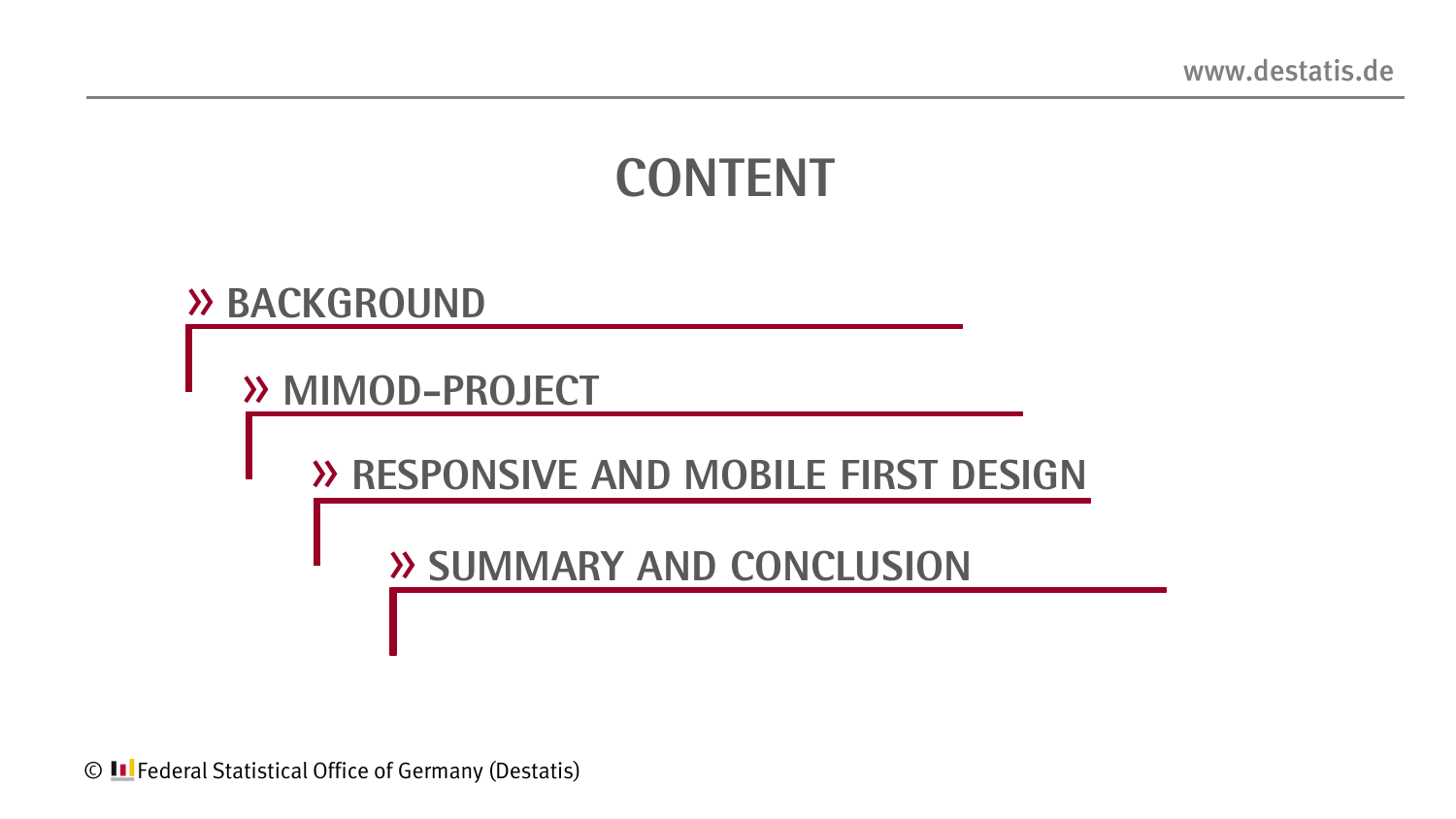# **BACKGROUND**

Discussion within the European Statistical System (ESS)

- » Mixed-Mode-Data Collection:
	- » Which modes are still of relevance?
	- » Which mode should be the leading design?

MIMOD: Mixed Mode Designs in Social Surveys

- » Aim of the MIMOD project:
	- » Supporting National Statistical Institutes (NSI's) to implement mixed modes and mixed devices in social surveys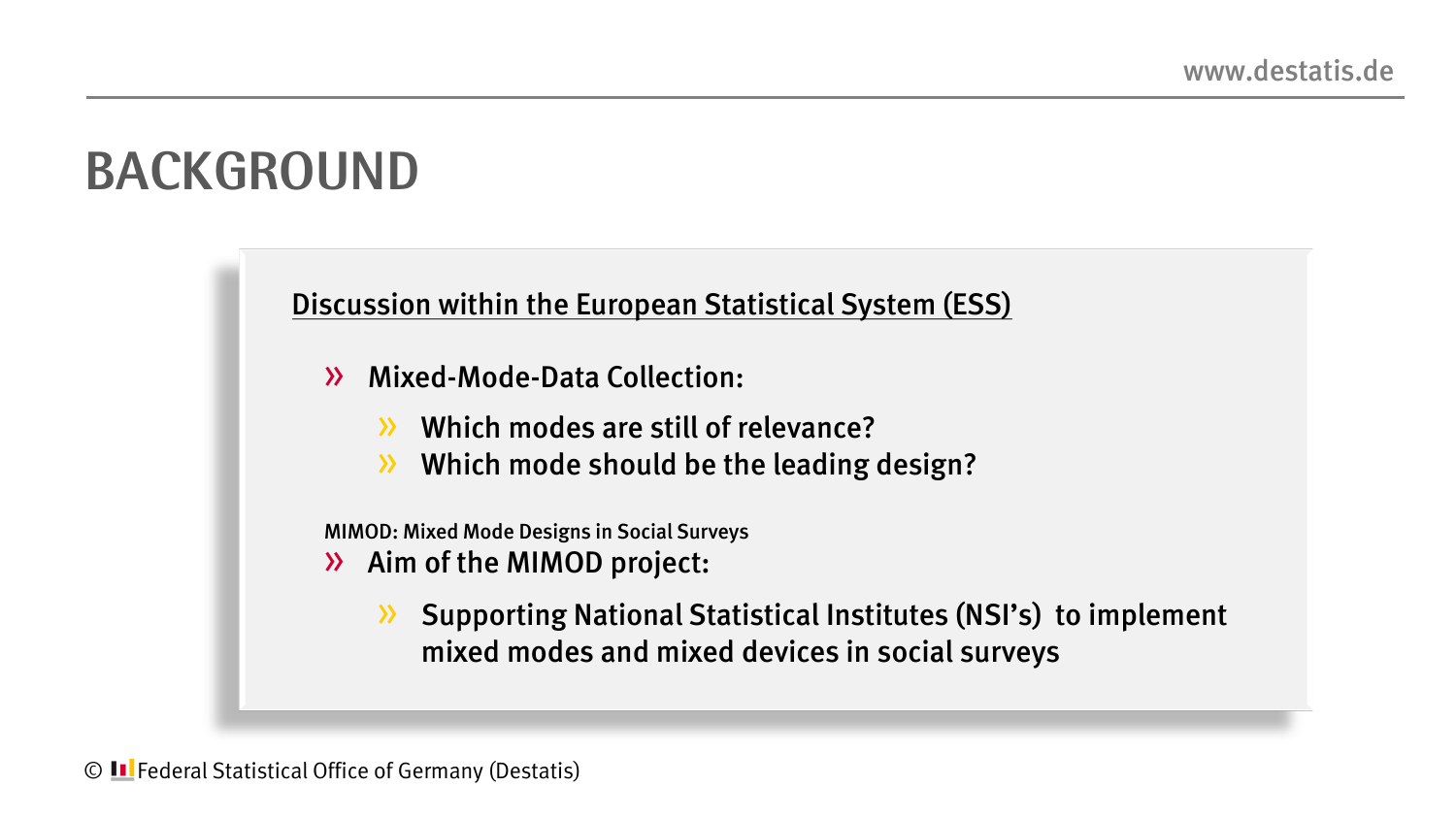# **The MIMOD-Project**

Mixed Mode Designs in Social Surveys (MIMOD)

- » ESSnet project awarded by Eurostat (12/2017- 04/2019)
- » Consortium of 5 countries and supporting National Statistical Institutes (NSI)
	- » ISTAT (Lead); CBS (Netherlands), SSB (Norway), STAT (Austria), Destatis (Germany) …
	- » INSEE (France), Czech Statistical Office, Central Statistical Office of Poland, Statistic Finland and Statistics Sweden
- » Workpackage: CAWI on different devices (smartphones, tablets, PC/Laptop)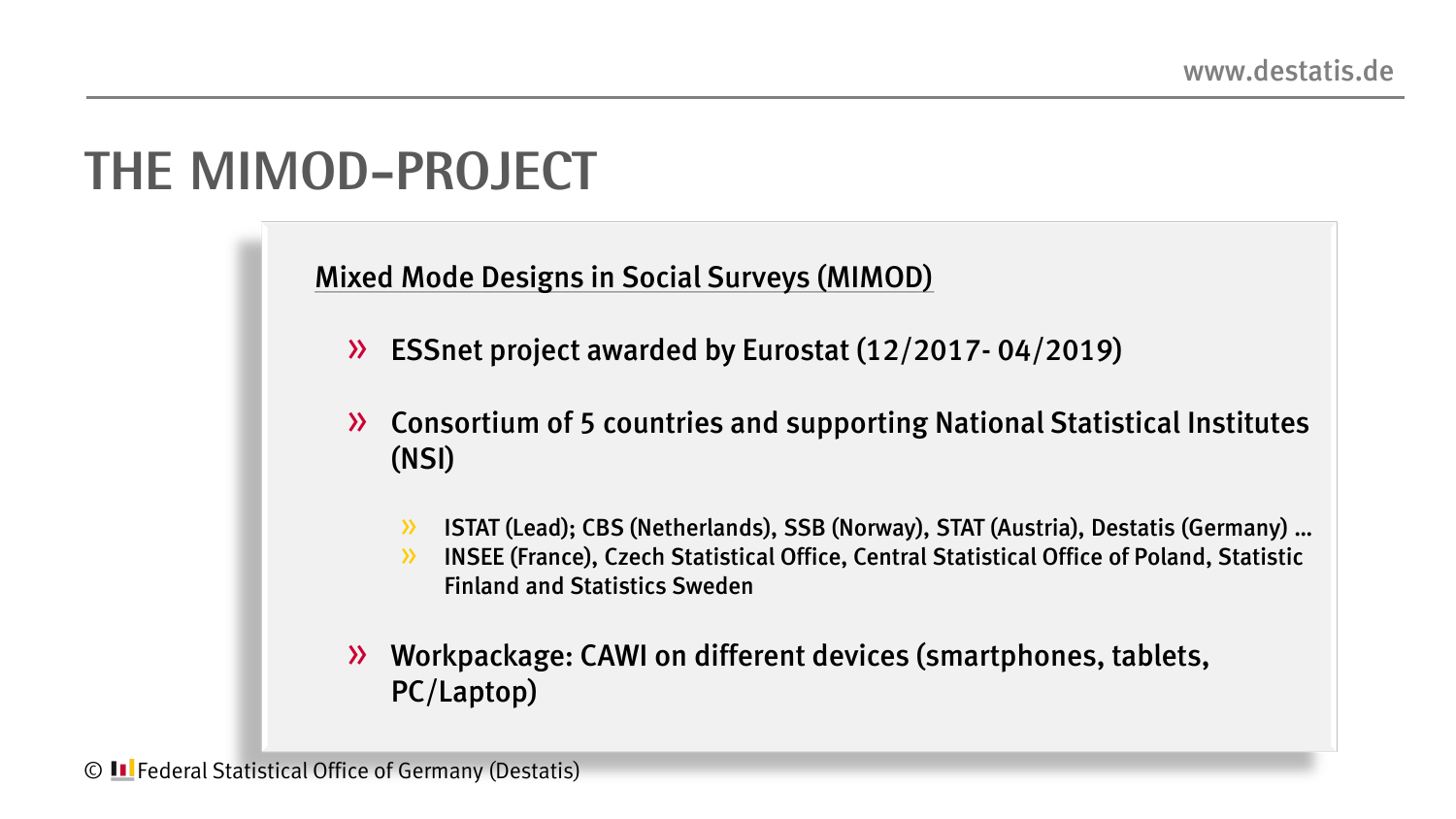### WEB & SMARTPHONE OPTIONS IN EUROPEAN SURVEYS

| <b>Survey</b>  | Web option<br>(out of 31 NSI) | <b>Smartphone</b><br>usable | Questionnaire<br>slightly<br>adapted |
|----------------|-------------------------------|-----------------------------|--------------------------------------|
| <b>AES</b>     | 10/31                         | 8/10                        | 1                                    |
| <b>EHIS</b>    | 11/31                         | 10/11                       |                                      |
| <b>EU-SILC</b> | 7                             | 4/7                         | $\mathbf{1}$                         |
| <b>HBS</b>     | 5                             | 3/5                         |                                      |
| <b>HETUS</b>   | $\mathbf 0$                   |                             |                                      |
| <b>ICT</b>     | 15                            | 10/15                       | $\overline{2}$                       |
| <b>LFS</b>     | 6                             | 5/6                         |                                      |

Adult Education Survey (AES), European Health Survey (EHIS), EU Survey on Income and Living Conditions (EU-SILC), Household Budget Survey (HBS), Harmonized European Time Use Survey (HETUS), Survey on Information & Communication Technology (ICT), Labour Force Survey (LFS)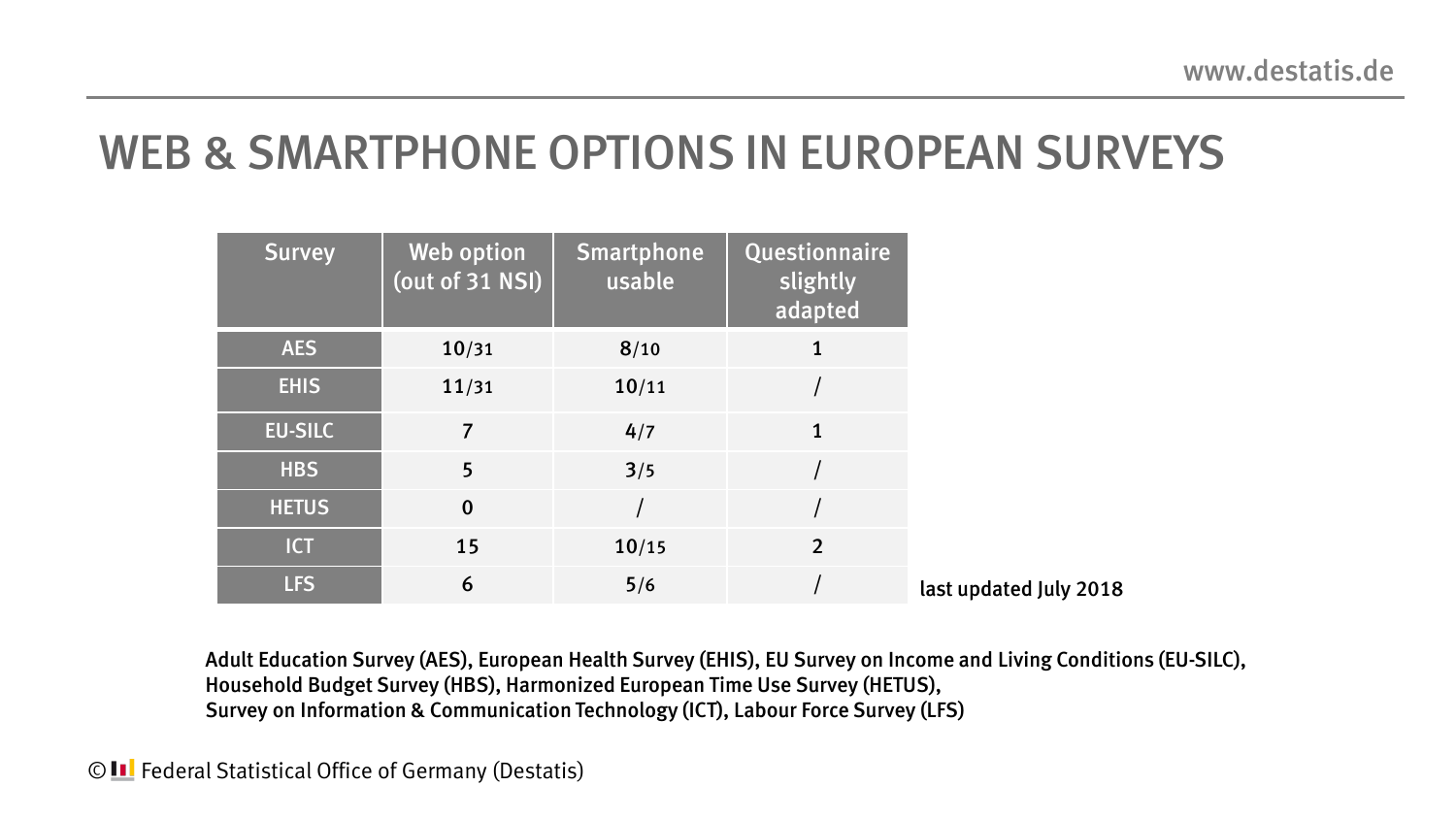### FITNESS CRITERIA & ASSESSMENT FOR MOBILE USE

| <b>Survey</b>        | Screen size | Touch<br>navigation                                 | <b>Duration</b> |                         |
|----------------------|-------------|-----------------------------------------------------|-----------------|-------------------------|
| <b>EHIS</b>          |             |                                                     |                 |                         |
| <b>EU-SILC</b>       |             |                                                     |                 |                         |
| <b>ICT</b>           |             |                                                     |                 |                         |
| LFS household        |             |                                                     |                 |                         |
| <b>LFS person</b>    |             |                                                     |                 | last updated July, 2018 |
| <b>Requirements:</b> |             | Green: no specific adaption (general mobile layout) |                 |                         |

Yellow: some adaptation Red: total redesign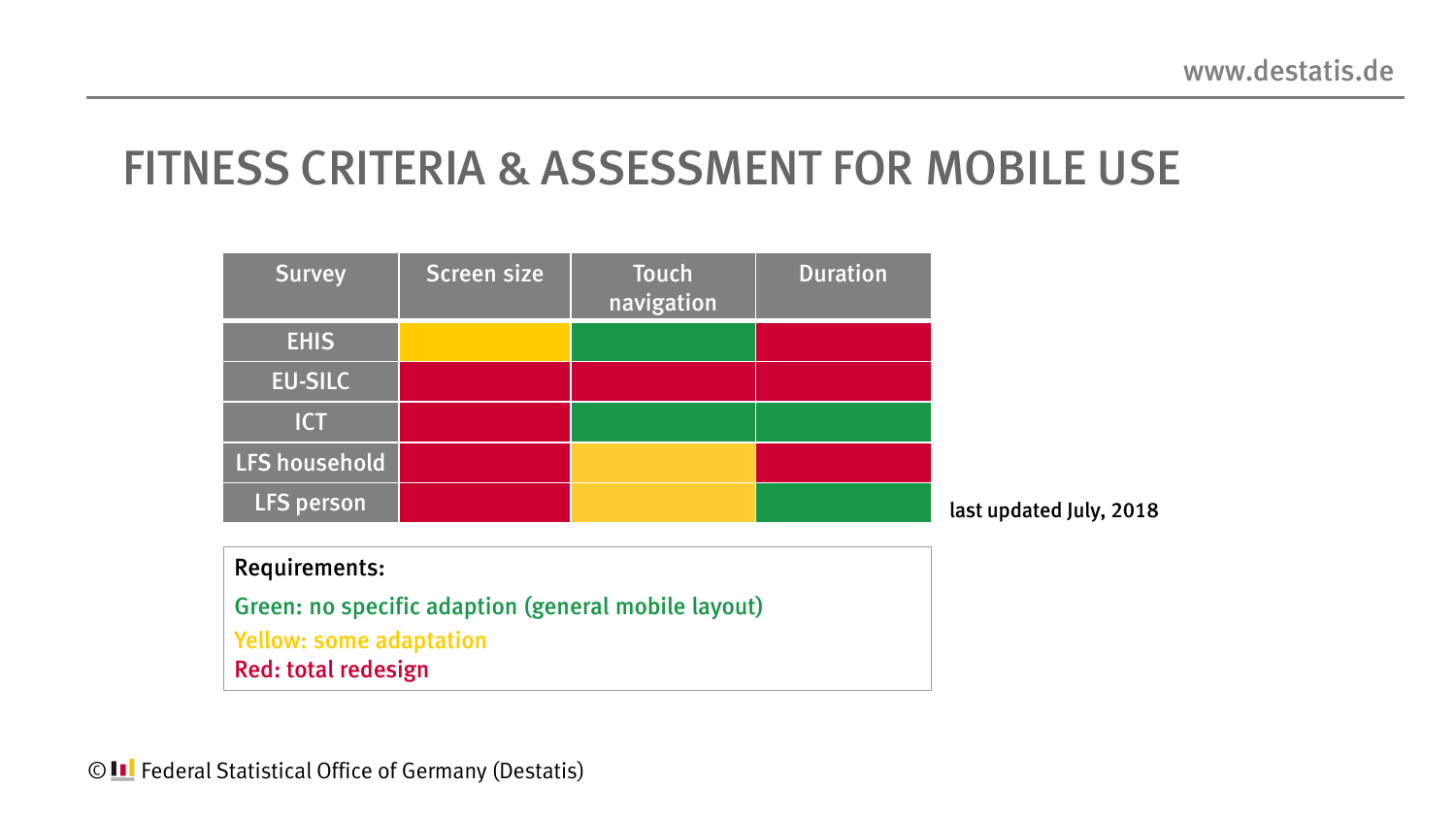### EXAMPLE: NON-RESPONSIVE DESIGN

|                                   | $\blacksquare$ Telekom.de<br>10:18                                                                                                                                                   |  |  |  |  |  |  |  |
|-----------------------------------|--------------------------------------------------------------------------------------------------------------------------------------------------------------------------------------|--|--|--|--|--|--|--|
|                                   |                                                                                                                                                                                      |  |  |  |  |  |  |  |
|                                   | Verdienststrukturerhebung                                                                                                                                                            |  |  |  |  |  |  |  |
|                                   | B - Angaben über den Betrieb                                                                                                                                                         |  |  |  |  |  |  |  |
|                                   | Ein Betrieb ist eine Niederlassung an einem<br>bestimmten Ort                                                                                                                        |  |  |  |  |  |  |  |
|                                   | Wirtssbaftliche Tätigkeit des meldenflichtigen<br><b>Betrisch</b> igen erforderlich, falls<br>WZ TAKTs Bearchte ib ung duen Wirtschaftszweig Gbben<br>Stelleicht. Bei der Ausführung |  |  |  |  |  |  |  |
| Info-texts not<br>shown correctly | 2erschiedener Tätigkeiten geben Sie bitte<br>Alazahl aller Arbeithein Herinnen Arbeitnehmer<br><b>BAT der Arheitsehmeriarem/Ar</b> heitnehmer<br>Frauen                              |  |  |  |  |  |  |  |
|                                   | b Betriabse ab ainer hestimmten Größe muss<br>nicht für alle unter B3 onfassten Beschäftigten<br>Allswählabden und eingerungen angelegten                                            |  |  |  |  |  |  |  |
|                                   | werden Beschäftigten aus einer Liste ihrer<br>Mitarbeiter/-innen (keine oder beliebige<br>Sortierung) ab der Startzahl fortlaufend nach dem<br>Auswahlabstand. Pinfo                 |  |  |  |  |  |  |  |
|                                   | Alternativ können Sie für alle unter B2 erfassten<br>AnzahlfdereWechentagendie der Berechnung<br>deseunlaubsanspruchs nines, die Auswahl                                             |  |  |  |  |  |  |  |
| © II Federal                      | הא                                                                                                                                                                                   |  |  |  |  |  |  |  |



|                                                         | $\cdot$ ull Telekom de<br>11:40                                                                                                                                                             |                        |                |                |                |                                                                 | Þ      |
|---------------------------------------------------------|---------------------------------------------------------------------------------------------------------------------------------------------------------------------------------------------|------------------------|----------------|----------------|----------------|-----------------------------------------------------------------|--------|
|                                                         | <b>A</b> IT.NRW                                                                                                                                                                             |                        |                |                |                |                                                                 |        |
| Landosamt für Statistik<br>Niedersachsen                |                                                                                                                                                                                             |                        |                |                |                | Automalische Abmoldung in 3 Etunateit                           |        |
|                                                         |                                                                                                                                                                                             |                        |                |                |                |                                                                 |        |
|                                                         | Anwenderbefragung zum elektronischen Haushaltsbuch der LWR (eHB)<br>Funktionsumfang im eHB / Funktionsumfang im eHB                                                                         |                        |                |                |                |                                                                 |        |
| Startswitz<br><b>Obeltick</b>                           |                                                                                                                                                                                             |                        |                |                |                |                                                                 |        |
| * Allgemeine Angaben                                    | Funktionen des elektronischen Haushaltsbuchs und deren Nutzung                                                                                                                              |                        |                |                |                |                                                                 |        |
| * Zufriedenheit Insgesamt                               | Geben Sie zu jeder der nachfolgend genannten Aussagen an, inwieweit Sie ihr zustimmen.<br>Wählen Sie dafür aus der Skala von 1 (stimme überhaupt nicht zu) bis 5 (stimme voll und ganz zu). |                        |                |                |                |                                                                 |        |
| Aufgabenangemesserzset<br>Selbathead's elburgatähigkeit | Funktionsumfang<br>Bitte markieren Sie das jeweils Zutreffende.                                                                                                                             |                        |                |                |                |                                                                 |        |
| Steuerbakeat                                            |                                                                                                                                                                                             | $1 -$ stimme           |                |                |                | $5 - 6$ timmo                                                   | Keine  |
| Envertungskonformität                                   |                                                                                                                                                                                             | überhaupt<br>micht zur | $\overline{a}$ | $\overline{3}$ | $\overline{a}$ | voll und<br>ganz zu                                             | Angabe |
| Pehlenshmanz                                            | Durch den Aufbau des eHB ist mir stets klar, wo                                                                                                                                             |                        |                |                |                |                                                                 |        |
| Lembrderfichkeit<br>Teilnatime Folgejahr                | ich welche Einnahmen und Ausgaben eintragen<br>muss.                                                                                                                                        |                        |                |                |                |                                                                 | u      |
| * Funktionsumfang im eHB                                | Beim Eintragen meiner Angaben konnte ich<br>immer alle Tabetenspatien (sowie die                                                                                                            |                        |                |                |                |                                                                 |        |
| Furktionsumfang im eFB                                  | Schaltflächen zum Speichern/Bearbeiten/<br>Löschen) sehen. (D. h. im eHB musste ich nicht                                                                                                   | ٠                      |                |                |                | ٠                                                               | u      |
| Nutzung der einit Funktionen                            | horizontal scrollen)                                                                                                                                                                        |                        |                |                |                |                                                                 |        |
| fehlende Funktionen                                     | Ich wünsche mir mehr Instruktionsvideos                                                                                                                                                     |                        |                |                |                |                                                                 |        |
| Problems /<br>Verbesserungswünsche                      | Die Infofelder in den Tabellen sind hilfreich.                                                                                                                                              | ٠                      | u              | u              | ٠              | ú                                                               | ú      |
| Abschlussseite                                          | Ich hälte geme weitere Infofelder in den<br>Tabellen                                                                                                                                        | ٠                      |                |                |                |                                                                 |        |
|                                                         | Die Zuordnungsfunktion der variablen                                                                                                                                                        | ×                      | ×              | u              | ö              | ü                                                               | ä      |
|                                                         | Ausgaben bietet stets passende Vorschläge an.<br>Die Zuordnungsfunktion ist filissig und schneli                                                                                            |                        |                |                |                |                                                                 |        |
|                                                         | nutzbar.                                                                                                                                                                                    |                        |                |                |                |                                                                 |        |
|                                                         | Die Gliederung der Einriahmen und Ausgaben<br>in den Übersichtstabelien ist verständlich.                                                                                                   | ۰                      | ٠              | u              | ۰              | ٠                                                               | u      |
|                                                         | Ich wünsche mir aine Gesamtübersicht über                                                                                                                                                   |                        |                |                |                |                                                                 |        |
|                                                         | sämtliche Eintragungen, die ich gemacht habe<br>Ich möchte das eHB geme auf meinem Tablet-                                                                                                  |                        |                |                |                |                                                                 |        |
|                                                         | PC ratern.                                                                                                                                                                                  | ٠                      | ٠              | ٠              | w              | ÷                                                               | ÷      |
|                                                         | Ich habe für die Eintragungen in das eHB eine<br>Ausfüllhife genutzt (z. B. Screen-Reader).                                                                                                 |                        |                |                |                |                                                                 |        |
|                                                         | Ich möchte, dass meine Angaben im eHB<br>nur für mich (und nicht für andere Haushalts-<br>mitglieder) sichtbar sind.                                                                        |                        |                |                | ٠              | ٠                                                               | u      |
|                                                         | Continue-button                                                                                                                                                                             |                        |                |                |                |                                                                 |        |
|                                                         |                                                                                                                                                                                             |                        |                |                |                |                                                                 |        |
|                                                         | not visible                                                                                                                                                                                 |                        |                |                |                |                                                                 |        |
| <b>Rechtliche Hinaurgs</b>                              | $+$ Zurück                                                                                                                                                                                  |                        |                |                |                |                                                                 |        |
|                                                         |                                                                                                                                                                                             |                        |                |                |                | 1. Sie sind als Gast angemeldet. Bitte beachten Sie, dass Sie a |        |
| <b>International DEV</b>                                | Poniecher Haushaltsburg (ST121) POLD1 2015<br>sheltremputes asm eleio                                                                                                                       |                        |                |                |                |                                                                 |        |
|                                                         |                                                                                                                                                                                             |                        |                |                |                |                                                                 |        |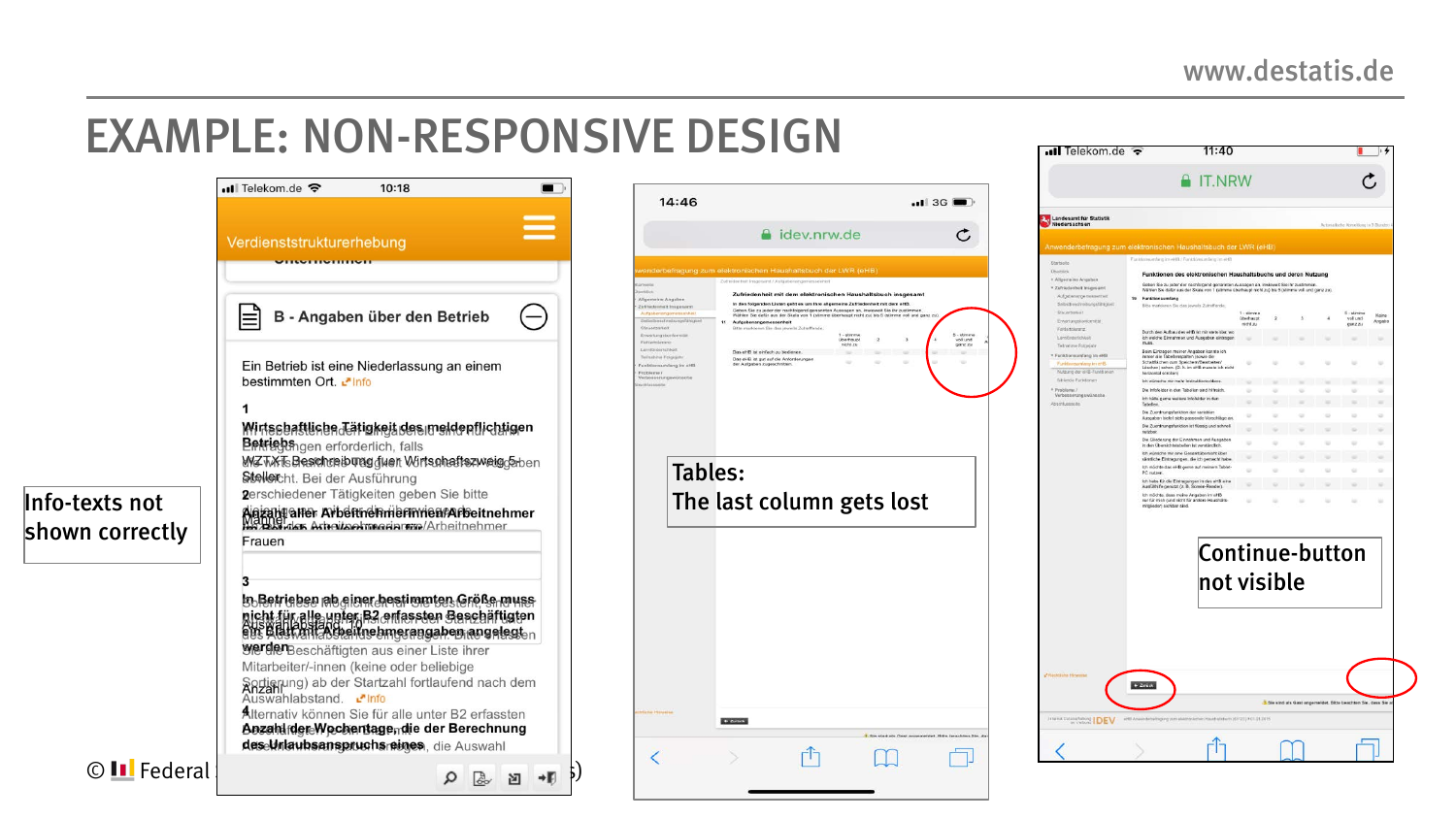### **Responsive AND mobile First Design**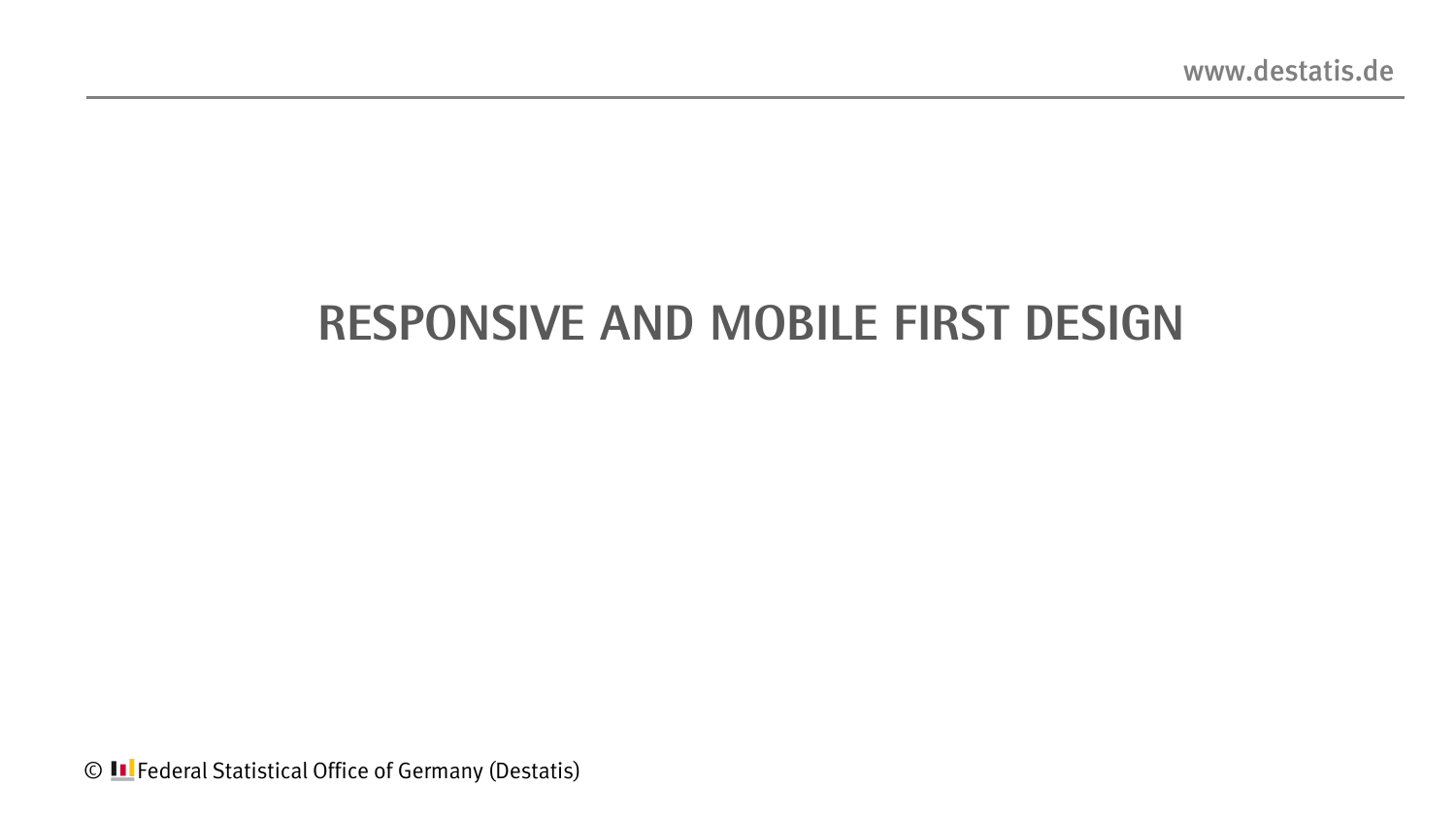#### PRELIMINARY DESIGNS: RESPONSIVE & MOBILE FIRST CENSUS 2021

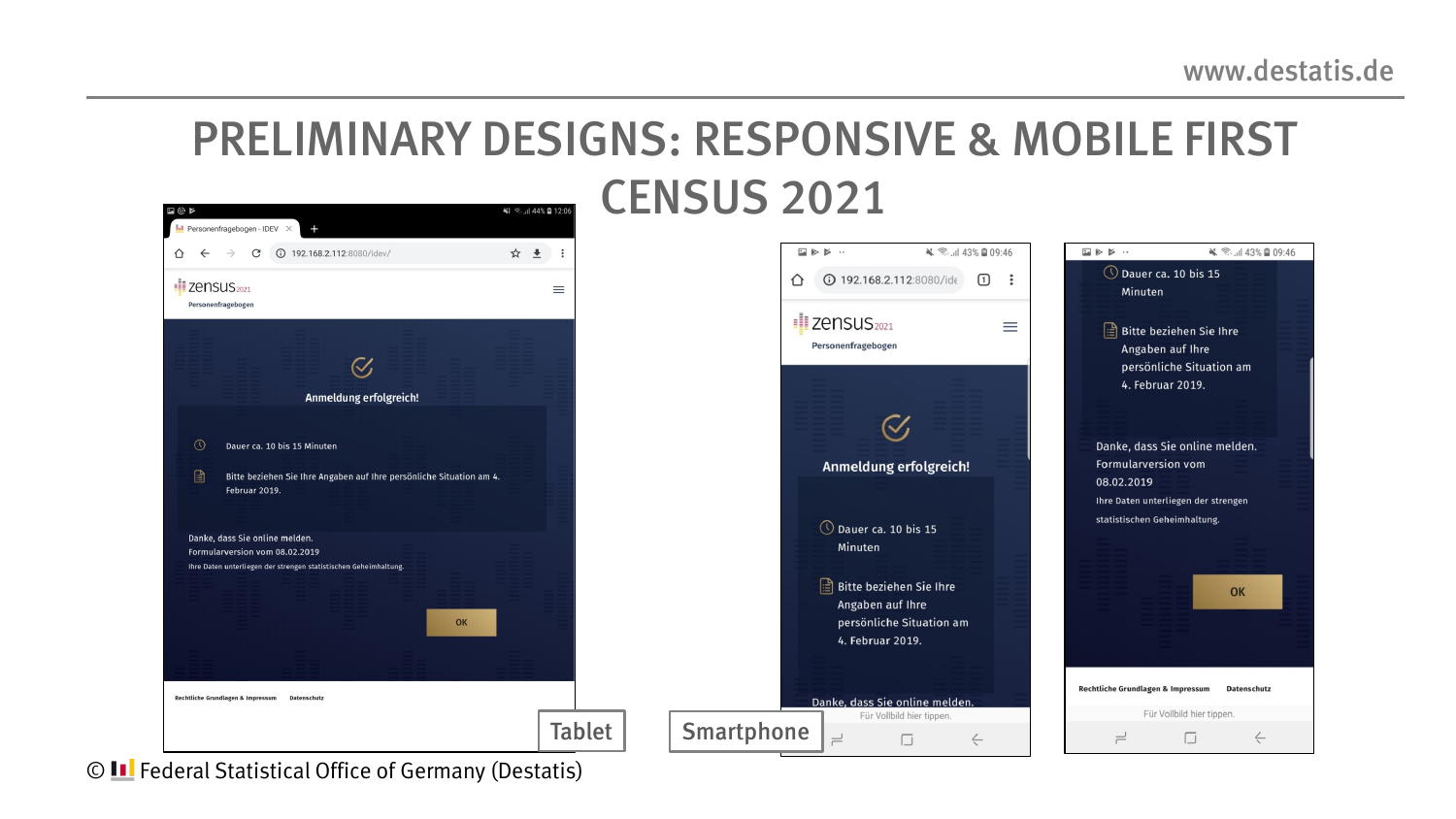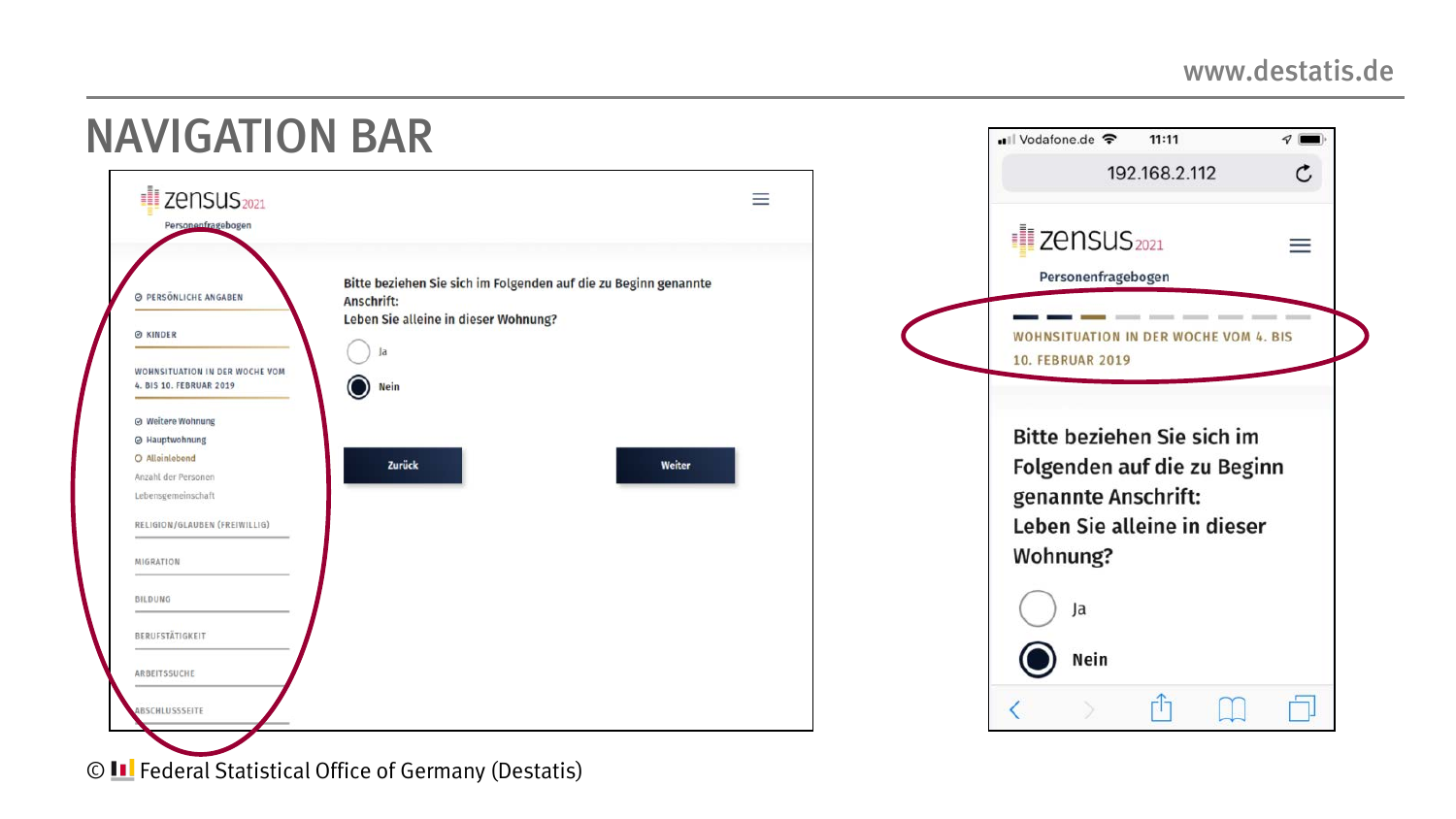#### ECONOMIC SECTOR Hierarchical search



Original Version: Respondents could not distinguish between main- and subcategories

| Agriculture, forestry and fishing                                                                 | Proposal: plus/minus symbols                                                                                                                  |                                                                                       |  |  |  |  |  |
|---------------------------------------------------------------------------------------------------|-----------------------------------------------------------------------------------------------------------------------------------------------|---------------------------------------------------------------------------------------|--|--|--|--|--|
| Manufacturing / production of goods, mining and<br>quarrying, other industries                    |                                                                                                                                               | to emphasize drop-down<br>functionality                                               |  |  |  |  |  |
|                                                                                                   | $\Theta$ Agriculture, forestry and fishing                                                                                                    |                                                                                       |  |  |  |  |  |
| Mining, Extraction of crude<br>gas, quarrying of stone and                                        | $\odot$ Manufacturing / production of goods, mining and<br>quarrying, other industries                                                        |                                                                                       |  |  |  |  |  |
| Manufacturing industries / n<br>(e.g. food, textiles, electroni<br>oil-refining, printed products |                                                                                                                                               | Mining, Extraction of crude petroleum and natural<br>gas, quarrying of stone and clay |  |  |  |  |  |
| Repair and installation of m<br>Energy supply                                                     | Manufacturing industries / manufacturing of goods<br>(e.g. food, textiles, electronics, machines, vehicles,<br>oil-refining, printed products |                                                                                       |  |  |  |  |  |
| Water supply; Sewage and<br>remediation activities                                                |                                                                                                                                               | Repair and installation of machinery and equipment                                    |  |  |  |  |  |
| <b>Construction</b>                                                                               | Energy supply<br>remediation activities                                                                                                       | Water supply; Sewage and waste disposal and                                           |  |  |  |  |  |
|                                                                                                   | construction                                                                                                                                  |                                                                                       |  |  |  |  |  |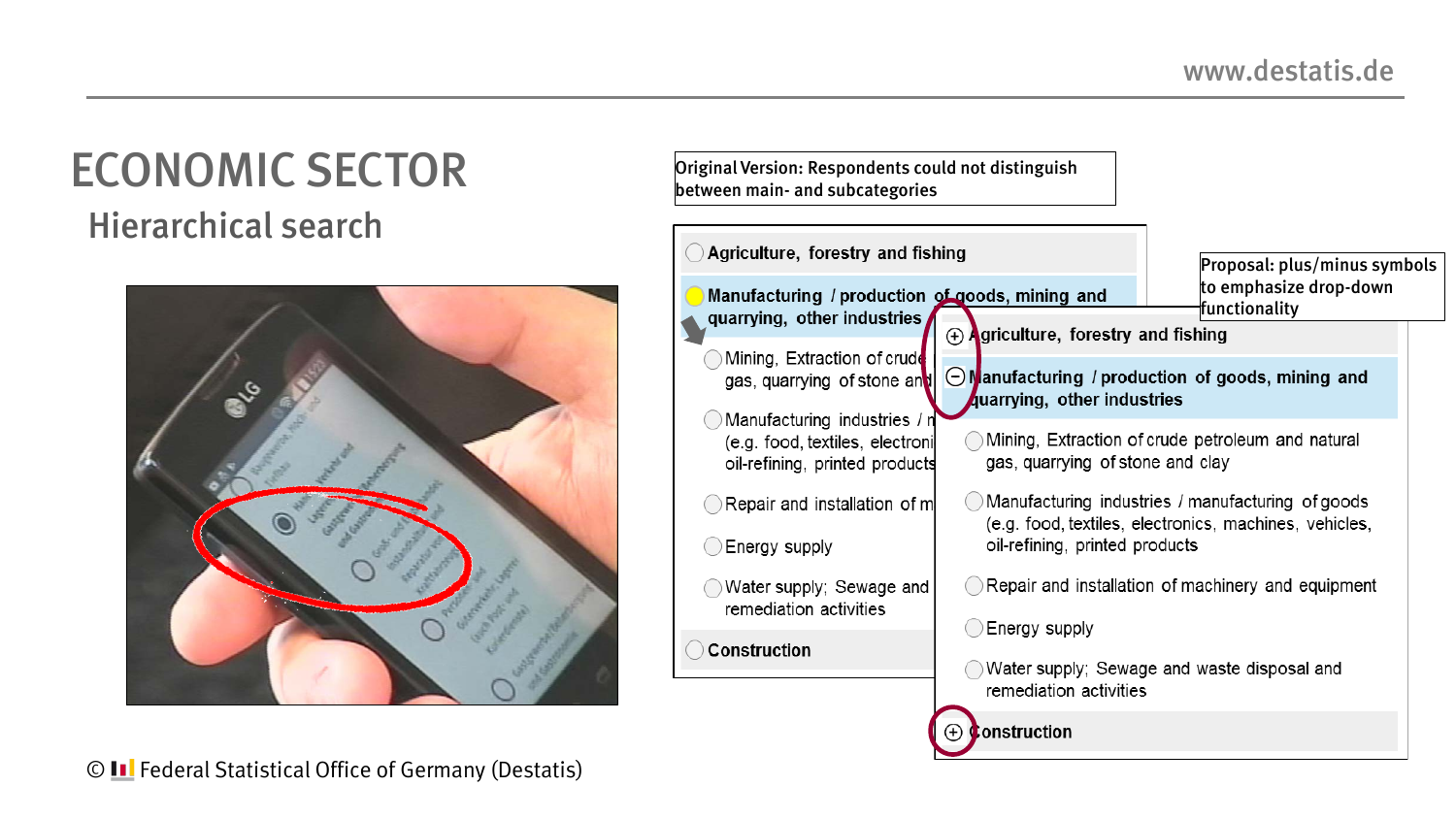| <b>PROFESSION</b>                                                                                                                                                     |                                                                                   |             | $\Box \triangleright \Box$ |                     |                                                                                                                                 |                  |                |                 |                     | → 司山 97% 15:25 |              |
|-----------------------------------------------------------------------------------------------------------------------------------------------------------------------|-----------------------------------------------------------------------------------|-------------|----------------------------|---------------------|---------------------------------------------------------------------------------------------------------------------------------|------------------|----------------|-----------------|---------------------|----------------|--------------|
| Dynamic database search                                                                                                                                               |                                                                                   |             |                            |                     | Please indicate your answer as a free text.<br>If necessary you will be given possible answers<br>you can, but not need to use. |                  |                |                 |                     |                |              |
| Bitte geben Sie Ihre Antwort als Freitext ein.<br>Gegebenenfalls werden Ihnen Antwortmöglichkeiten vorgeschlagen, die Sie annehmen k<br>jedoch nicht annehmen müssen. | Gegebenenfalls werden Ihnen Antwortmöglichkeiten<br>jedoch nicht annehmen müssen. |             | t                          |                     | Technical real estate manager                                                                                                   |                  |                |                 |                     |                |              |
|                                                                                                                                                                       | <b>Bäcker</b>                                                                     |             |                            |                     | Technical model maker - intuition<br>Technical specialist - textile                                                             |                  |                |                 |                     |                |              |
| <b>Zurück</b><br>Weite                                                                                                                                                | Alleinbäcker/in<br>Alternativ-Bäcker/in                                           | $(\because$ |                            | $\ddot{\bm{\zeta}}$ | <b>Technical specialist</b>                                                                                                     | GIF <sub>D</sub> |                |                 |                     | {ે             |              |
| Pick an option or<br>submit open text entry                                                                                                                           | Ausbäcker/in<br>Bäcker- und Konditormeister/in                                    | 1           | $\overline{2}$             | 3 <sup>1</sup>      | 4                                                                                                                               | 5 <sup>1</sup>   | 6 <sup>1</sup> | $7\overline{ }$ | 8                   | 9              | $\mathbf{0}$ |
|                                                                                                                                                                       | Bäcker/in<br>Bäcker/in und Konditor/in                                            | q           |                            |                     | wertzui                                                                                                                         |                  |                |                 | $\mathsf{o}\xspace$ | p              | ü            |
| © <b>II</b> Federal Statistical Office of Germany (Destation                                                                                                          | Bäckereianlagenführer/in                                                          |             |                            |                     |                                                                                                                                 |                  |                |                 |                     |                |              |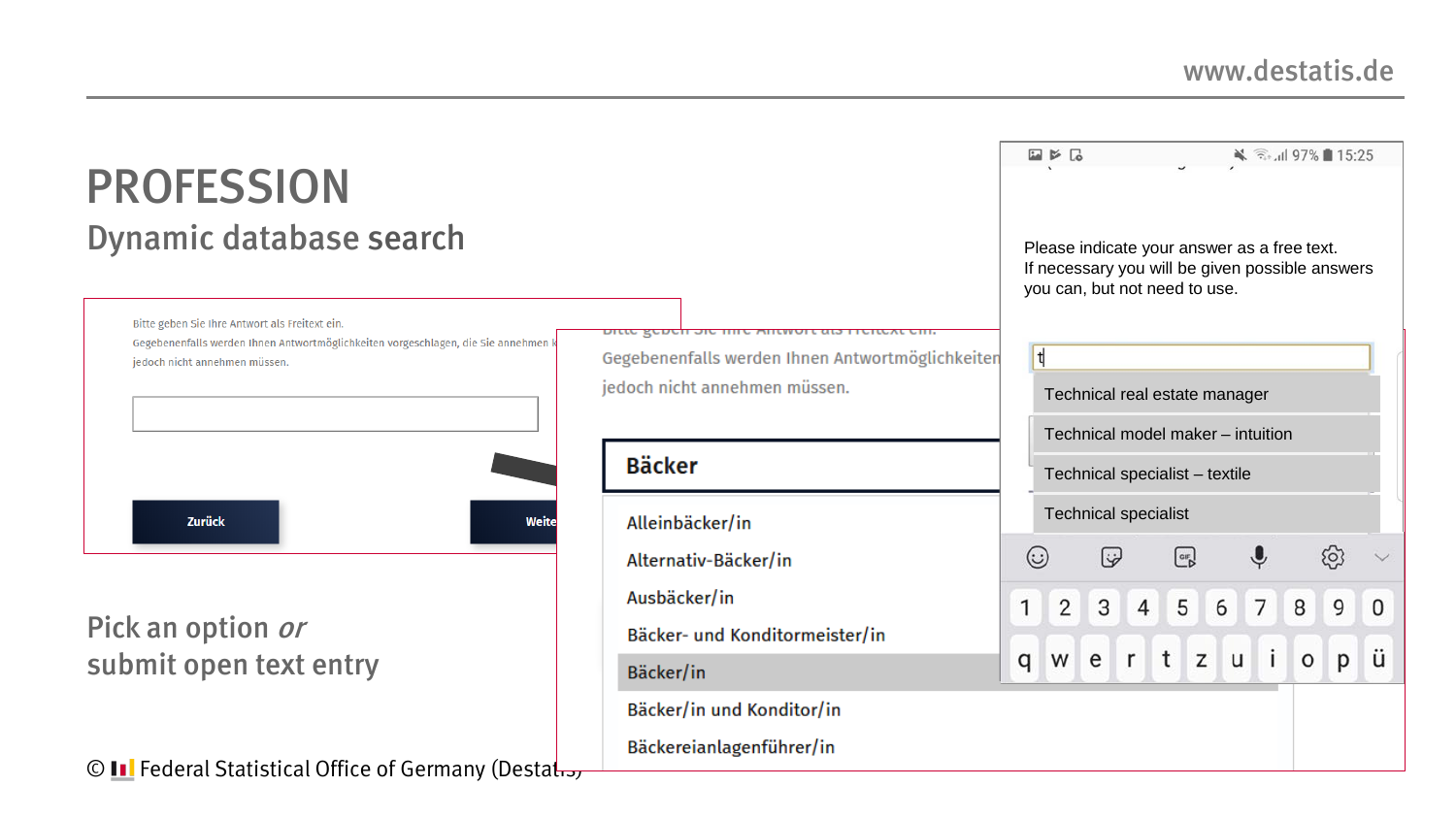### **Summary And Conclusion I**

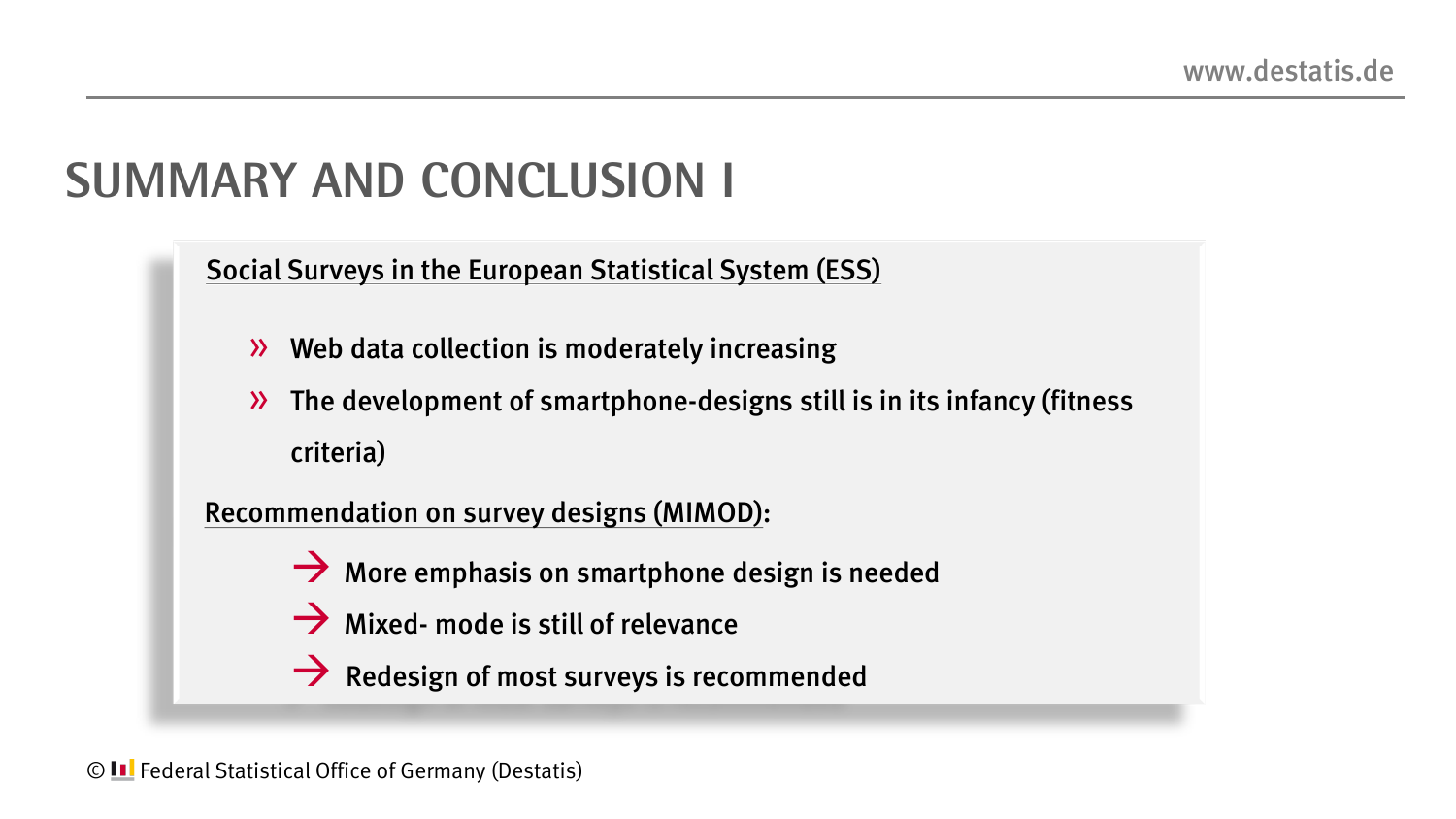### **Summary ANd Conclusion II**

Responsive Design - Destatis

- » Mobile first is a successful design approach
- » Responsive design necessary for assuring data quality
- » Different classification approaches positively assessed in pretest:

» Economic sector (hierarchical search) and profession (dynamic database search) Conclusion:

 $\rightarrow$  Responsive design is strongly advised

 $\rightarrow$  Next step: quantitative testing